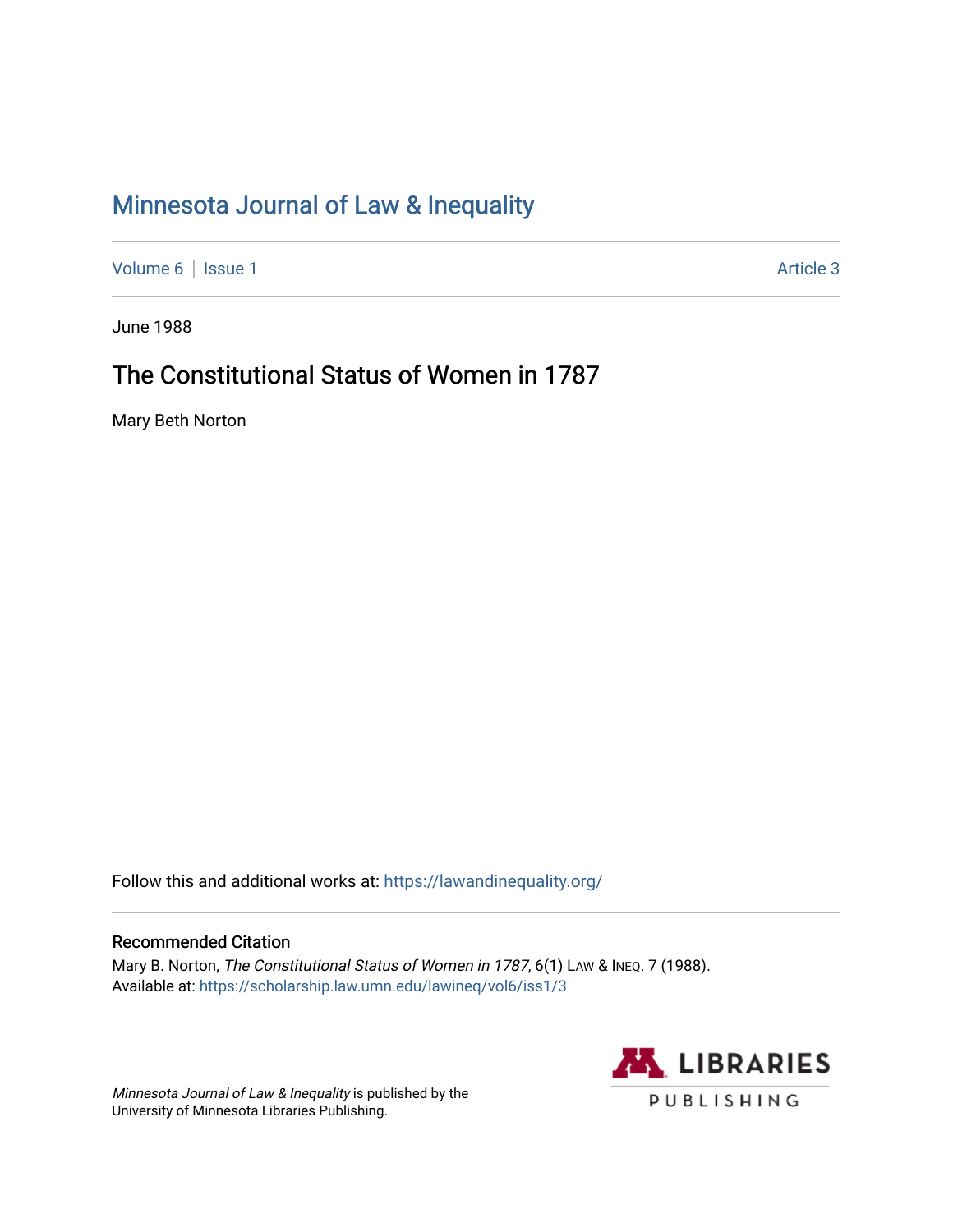### The Constitutional Status **of** Women in **1787**

#### Mary Beth Norton\*

I am tempted to make this presentation on the constitutional status of women in 1787 extremely brief. That is, I could accurately declare that "women had no status in the Constitution of 1787" and immediately sit down to listen to the comments of the rest of the panelists here this morning. However, I was undoubtedly invited here to say more than that, and so I shall. If one looks closely at the words of the original Constitution, the term "man" or "men" is not used; rather, "person," "persons" and "people" are the words of choice. That would seem to imply that the Founding Fathers intended to include women in the scope of their document. That such an assumption is erroneous, however, was demonstrated in a famous exchange between Abigail and John Adams in 1776. Although John Adams was not present at the Constitutional Convention, his attitudes toward women were certainly representative of the men of his generation.

In March, **1776,** when it had become apparent that independence would soon be declared, Abigail advised John, then serving in the Continental Congress in Philadelphia, that in the "new Code of Laws" that would have to be adopted he and his fellow legislators should "Remember the Ladies," for "all Men would be tyrants if they could."' What she sought was not legal equality or the vote but rather reform of the common law of marriage, which placed wives' property under their husbands' control and which made married women the legal wards of their spouses.2 John treated his wife's plea with disdain, dismissing it with a jocular reference to the current prevalence of rebelliousness among dependents like children and servants, which mimicked the larger

<sup>\*</sup> Mary Beth Norton (B.A. University of Michigan 1964, M.A., Ph.D. Harvard University **1965,** 1969) is Mary Donlon Alger Professor of History at Cornell University, where she has taught since 1971.

<sup>1.</sup> Letter from Abigail Adams to John Adams (Mar. 31, 1776), *reprinted in* The Book of Abigail and John 120-21 (Lyman Butterfield, Marc Friedlaender & Mary-Jo Kline ed. 1975).

*<sup>2.</sup> See generally* Marylynn Salmon, Women and the Law of Property in Early America (1986).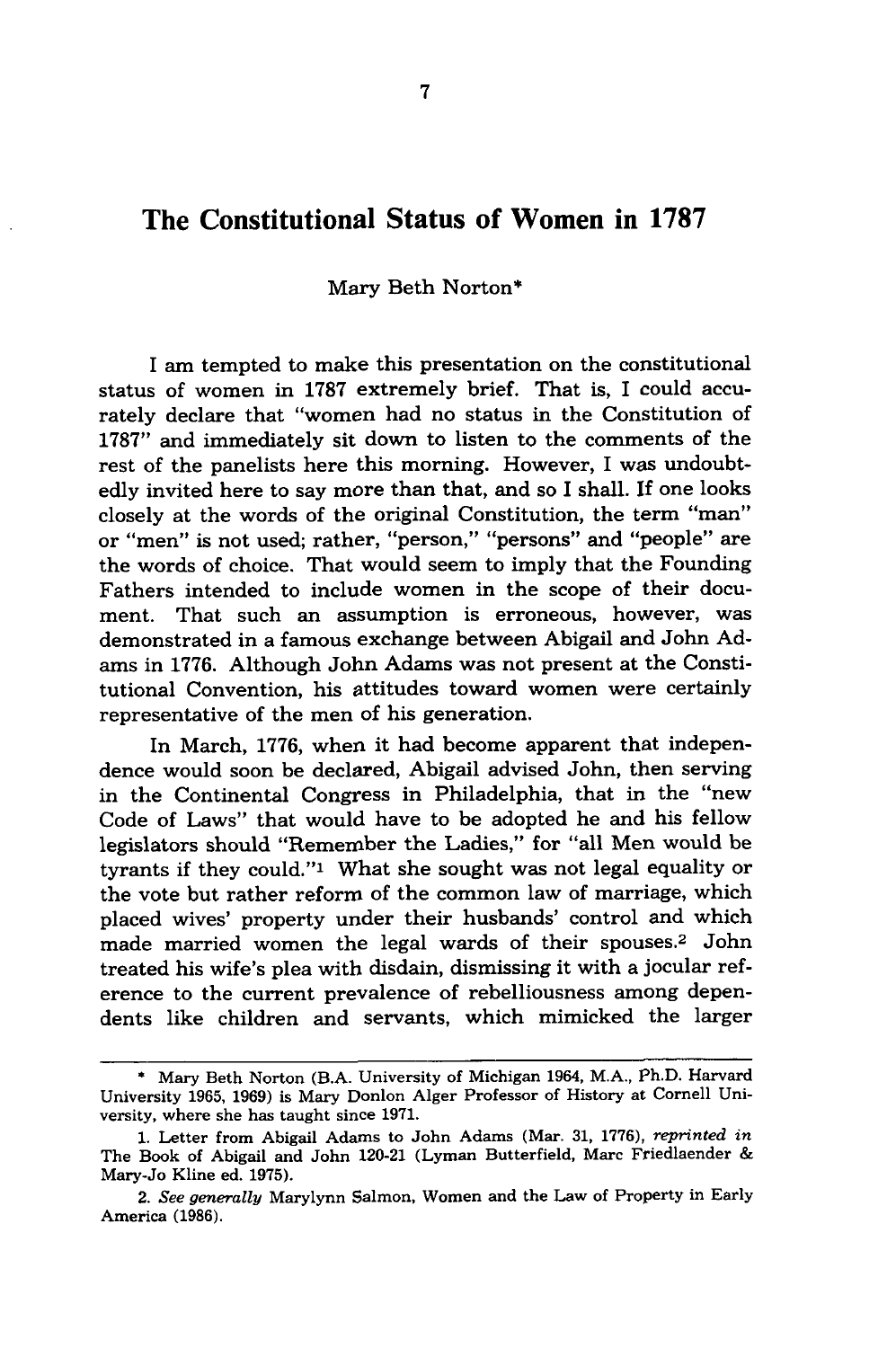struggle against Great Britain.3 Thus the first known request that protections for women be included in the nation's fundamental laws was rejected out of hand.

There was, it might be argued, a good historical reason why John Adams and other revolutionary leaders, including those present at Philadelphia in 1787, failed to perceive women as a part of their polity. In their day, as in preceding centuries, the basic unit of society and economy was not the individual, as it is today, but rather the *household.4* Each household had a male head, who controlled the household's property, directed its activities, fulfilled its obligations to the community through militia service or political participation, and was regarded by the law as the ruler of his own "little commonwealth," to use John Winthrop's words.<sup>5</sup> In this type of social organization, women were not the only dependents denied a voice in running their own affairs or those of the community-servants, sons who had not yet set up their own households, and slaves also had no vote and few responsibilities to the wider community.6 Since married women and their daughters were legally subordinate to husbands and fathers and were perceived solely as parts of households, it is therefore hardly surprising that they were ignored by the drafters of the Constitution.

And yet for two reasons such an explanation for the omission of women from the Constitution of 1787 is ultimately unsatisfactory. First, it rests on a socio-economic base rather than a politicoconstitutional one. Second, it does not ask the most interesting question: why was government in the eighteenth century defined in such a way as to wholly exclude women? Dependent sons and male servants could, after all, acquire the status, privileges, and responsibilities of household heads when or if they were able to establish households of their own. Certain male ex-slaves also achieved such standing. But women, even those who as widows assumed economic control of their households, could never take on the political functions of the head of the household. Why? To answer this intriguing question I must first briefly review developments in seventeenth-century political theory in England.

Before the English Civil War, the context of family and

<sup>3.</sup> Letter from John Adams to Abigail Adams (Apr. 14, 1776), *reprinted in* The Book of Abigail and John, *supra* note 1, at 121-23.

<sup>4.</sup> Gordon Schochet, Patriarchalism in Political Thought 268 (1975).

<sup>5.</sup> *Id.* at 65-66. John Winthrop described the family as a "little commonwealth" in his address, A Declaration in Defense of an Order of Court Made in May, 1637, *reprinted in* Puritan Political Ideas 1558-1794, at 144, 146 (Edmund Morgan ed. 1965).

<sup>6.</sup> Schochet, *supra* note 4, at 65-72.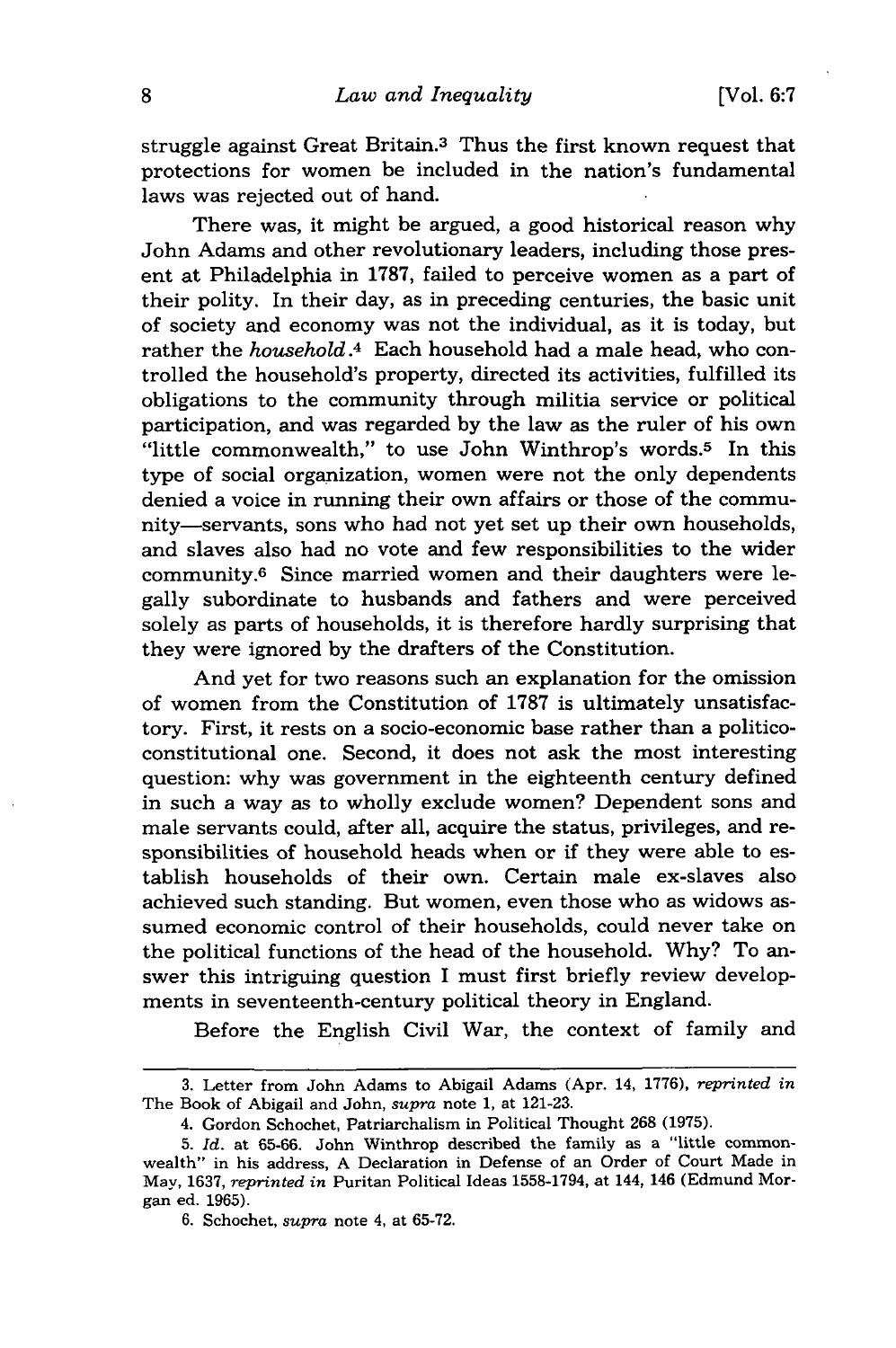household provided the analogies that explained society and politics to English people, including those who emigrated to the New World. As was true later, the dominant figure in the household was its male head, whom society, government, and religion alike deemed its proper ruler. It was to these *paterfamilias* that Stuart apologists like Sir Robert Filmer looked when they sought a source for claims of absolute monarchical power. By drawing an analogy between the king and the family patriarch, they hoped to buttress their theoretical position that the powers of the king were natural, absolute, and not open to question.7 Even persons who did not support such all-encompassing assertions of kingly authority accepted the notion that the state and the family were analogous institutions-indeed, that the state had its theoretical and perhaps even historical origins in the husband and father's power over his wife, children, and other dependents.8

That these ideas were carried to America by English settlers (especially the Puritans) becomes evident if one looks at John Winthrop's famous address on civil liberty in 1645.9 In that speech he drew parallels between the wife's role in marriage and the subject's place in a state:

The woman's own choice makes such a man her husband; yet being so chosen, he is her lord, and she is to be subject to him, yet in a way of liberty, not of bondage; and a true wife accounts her subjection her honor and freedom, and would not think her condition safe and free, but in her subjection to her husband's authority. Such is the liberty of the church under the authority of Christ, her king and husband .... Even so, brethren, it will be between you and your magistrates.<sup>10</sup>

But while women's place in individual families was thus clear, their position in a society structured on the familial model was less so. Seventeenth-century England was characterized by a pervasive system of inequality in which each person had a distinctive place in a hierarchy based on age, wealth, and family standing.<sup>11</sup> Yet that system was designed solely with respect to the status of adult men. Women and children, as dependents, were assumed to take the rank of their husbands and fathers.12 The omission of gender from formal explications of the hierarchy thus made the status of women problematic. Superficially, the matter seemed simple: indi-

*<sup>7.</sup> See id.* at 99-114, 137-58.

<sup>8.</sup> *Id.* at 1-17.

**<sup>9.</sup>** Address by John Winthrop (May, 1645), *reprinted in* Puritan Political Ideas 1558-1794, *supra* note 5, at 136.

<sup>10.</sup> *Id.* at 139.

**<sup>11.</sup>** Keith Wrightson, English Society 1580-1680, at 17-23 (1982).

<sup>12.</sup> *Id.* at 21.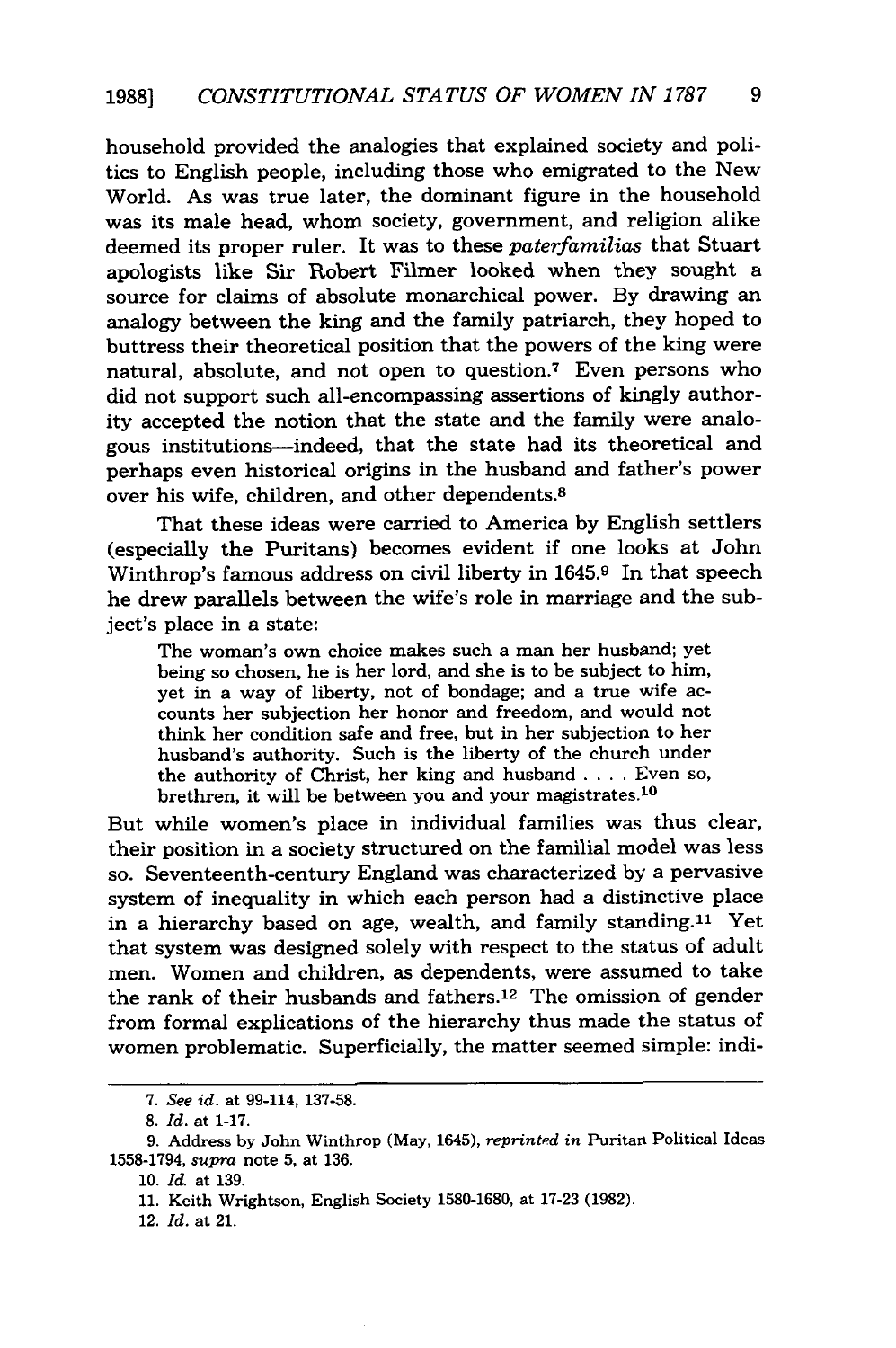vidual women were always subject to individual men of their own rank. But high-status women took precedence over low-status men, since their husbands' rank was more important in determining their social standing than was their gender.

Furthermore, the formulation of female subjection worked well only when the women in question were filling the roles of wife or daughter, both of which were clearly subordinate to men. If the woman in question was a mother, determining her rank was considerably more complicated. The Fifth Commandment, which the English people universally cited as the fundamental source of  $all$  authority-governmental as well as familial-in their society,<sup>13</sup> read, "Honor Thy Father and Mother." Accordingly, women acting in a maternal capacity were nearly equal to men: they could command the same obedience from children, even adult male children, that their husbands could.14

A widow was even more anomalous, for she was the most likely of all females to own property. Under the common law, only unmarried women could control their own possessions. Never-married women seldom had much property, whereas widows could inherit substantial holdings from their husbands. An independent, property-holding widow confronted familial theory with a basic contradiction in terms because she did not fit the standard definition laid down in 1632 in the first treatise on the legal status of women written in English: "All [women] are understood either married or to be married."15 If she was also a mother of high status, she would, on the one hand, rightly command the deference of her sons and low-ranking men, and on the other, be subject to no man herself.

Although a theory that saw family and state in the same terms explained women's position within particular households, it created serious difficulties when applied to their standing in society as a whole. On close examination, a formula that at first appeared comprehensive simply did not account for many aspects of women's rank, especially that of high-status widows. Indeed, it is striking how many high-status women posed problems for the authorities in England and, later, her American colonies. <sup>16</sup>

There was, however, another way of conceptualizing the nature of polity and society, one that resolved the ambiguities of wo-

<sup>13.</sup> Schochet, *supra* note 4, at 6.

<sup>14.</sup> See id. at 76-84.

<sup>15.</sup> The Lawes Resolutions of Womens Rights: Or, The Lawes Provision for Women 6 (1632).

<sup>16.</sup> One example is Margaret Brent of Maryland. See Julia Cherry Spruill, *Mistress Margaret Brent, Spinster,* 29 Md. Hist. Mag. 259-68 (1934).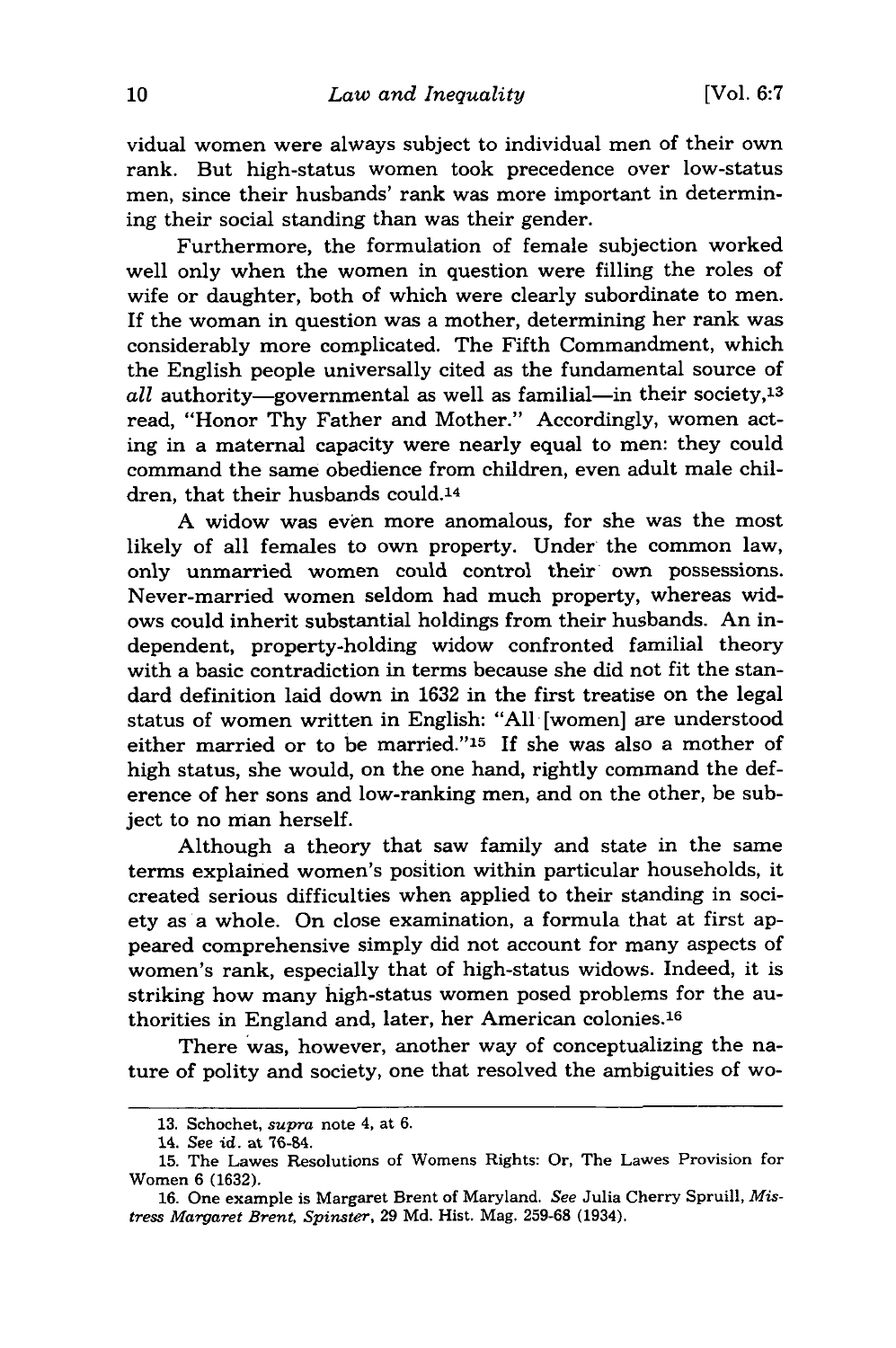men's status by rendering females irrelevant outside the boundaries of the household, which perhaps gained male adherents for that very reason. That theory, which had originally been formulated in ancient Greece and achieved its fullest early expression in the works of Aristotle, saw the family and the state not as analogous but as different, diametrically opposed institutions. The *polis,* composed only of men, was based on equality, while the family, composed of men and women, incorporated hierarchies of age, wealth, and gender.<sup>17</sup> Greek and—to a certain extent-Roman political theory drew a sharp line between the family and the state. Accordingly, the place of women within the family could be conceptually separated from the position of women in the polity and the wider society. In the latter context, women's rank was determined entirely by gender, all females being excluded from active participation in decisionmaking; in the former, their rank was dependent on a combination of age, gender, and wealth, and women with high standing by those criteria could claim a share of family governance.<sup>18</sup>

In the sixteenth and seventeenth centuries, this older approach once again attracted adherents. Perhaps English men found it congenial because it expressed in theoretical terms the reality of their political lives. In counties and villages throughout the nation, the era witnessed the development of strong local institutions based on widespread male participation and government by a consensus of at least some property-owning male inhabitants.19 Still, the ideas remained inchoate until near the end of the seventeenth century, when John Locke built a new theory on the notion that men had contracted with each other to form both society and polity.20 Thus he combined ancient political concepts with customary English practices to construct a comprehensive explanation for the origins of society that was to successfully challenge the thendominant familial formula. He did so because as a supporter of the Protestant side in the Civil War and the Glorious Revolution of 1688-89 he needed to justify the overthrow of the absolutist Stuart monarchy and its replacement by a government more directly responsive to the will of the people.<sup>21</sup>

<sup>17.</sup> *See* Jean Bethke Elshtain, Public Man, Private Woman: Women in Social and Political Thought 45-54 (1981); Susan Moller Okin. Women in Western Political Thought 76-96 (1979); and Arlene Saxonhouse, Women in the History of Political Thought 20 (1985).

<sup>18.</sup> *See* Elshtain, *supra* note 17, at 46; and Saxonhouse, *supra* note 17, at 87-91.

<sup>19.</sup> Wrightson, *supra* note 11, at 35-36. Carl Bridenbaugh, Vexed and Troubled Englishmen 1590-1642, at 243-45 (1967).

<sup>20.</sup> *See* John Locke, Two Treatises of Government (Peter Laslett ed. 1960).

<sup>21.</sup> *See* Schochet, *supra* note 4, at 192-93.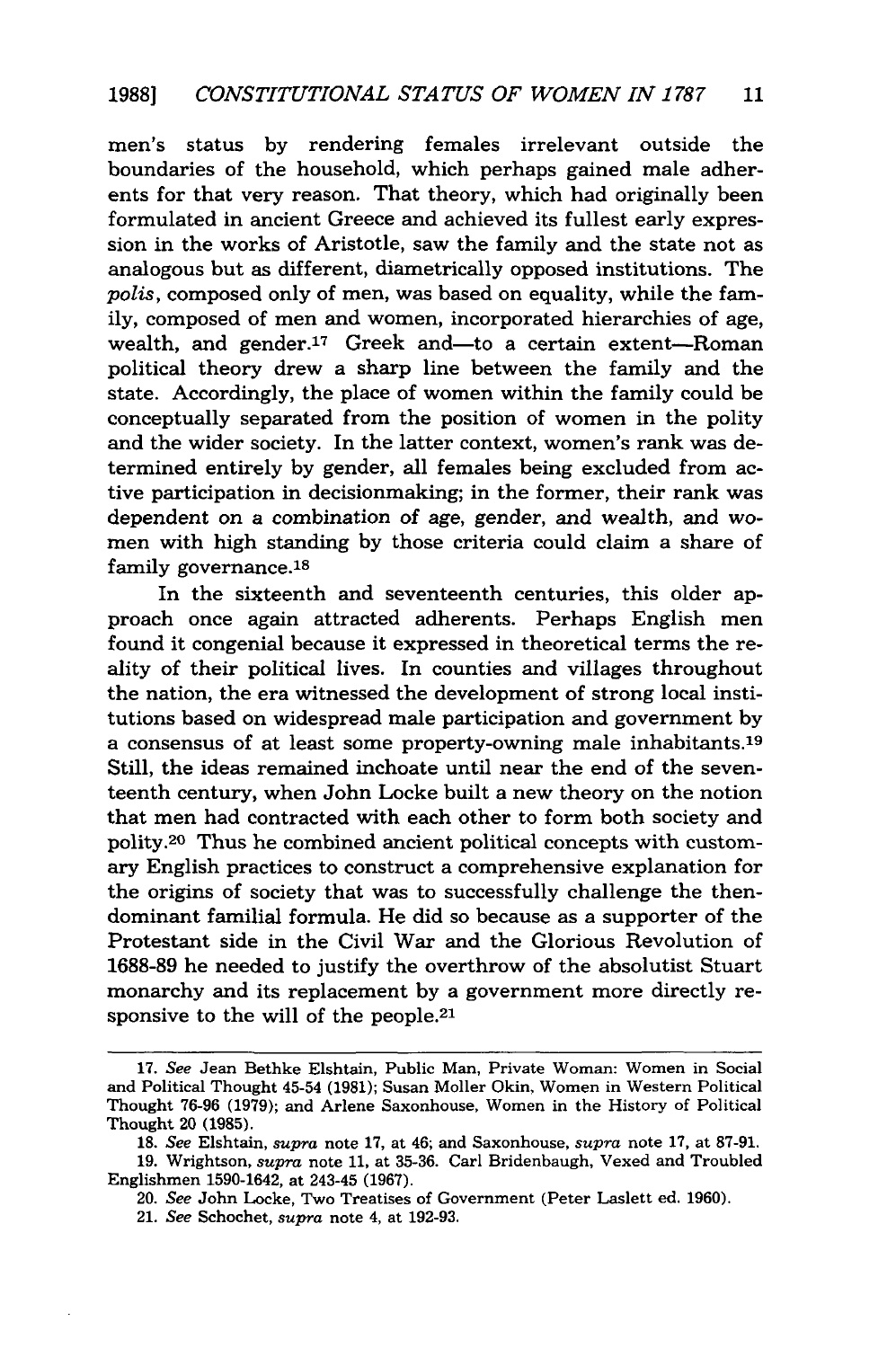What Locke did, in short, was to abandon the unified worldview that had characterized familial political theory. He instead divided the world conceptually into the all-male "public" realm of politics and government, in which equality was the norm, and the "private" realm of family life, in which hierarchy was retained.22

Women played a prominent role in the dialogue between supporters of the two theories. John Locke attacked Sir Robert Filmer, whose *Patriarcha*<sup>23</sup> presented the classic defense of the family analogy, for omitting mothers as wielders of familial power. How could Filmer, he asked, base a grant of absolute political authority on paternal power alone, when the Fifth Commandment linked mothers and fathers?24 Yet Locke too was vulnerable with respect to the logic of his treatment of women. How could Locke, asked his opponents, presume that husbands and fathers represented their wives and children when they consented to the establishment of political and social authority? Did not the notion of consent require the participation of all free adults, even if not of all members of society?25

Locke dealt with that contention by stressing the inherent inequality of women. The great philosopher, celebrated in his own day and ours as the man who attempted to remove "natural" constraints from men and emphasized environmental influences over inherited disabilities, did not question wives' necessary subordination to their husbands. Locke asserted that "the first Society was between Man and Wife," and that it was based on a "voluntary Compact," with "mutual Support, and Assistance."<sup>26</sup> But, he noted, although a husband and wife have "one common Concern," they have "different understandings," and so equality was not appropriate in a marriage. 27 He concluded that, even though the power of the husband was limited, "it therefore being necessary, that the last Determination, the Rule, should be placed somewhere, it natu-

26. Locke, *supra* note 20, at 337 (II, Chap. VII, §§ 77-78).

27. *Id.* at 339 (II, Chap. VII, § 82).

<sup>22.</sup> Linda Nicholson, Gender and History: The Limits of Social Theory in the Age of the Family 133-66 (1986).

<sup>23.</sup> Sir Robert Filmer, Patriarcha and other political works (Peter Laslett ed. 1949).

<sup>24.</sup> Locke, *supra* note 20, at 321 (II, Chap. VI, § 52).

<sup>25.</sup> *See* The Sexism of Social and Political Theory: Women and Reproduction from Plato to Nietzche 16-40 (Lorenne Clark & Lynda Lange ed. 1979); Melissa Butler, *Early Liberal Roots of Feminism: John Locke and the Attack on Patriarchy,* 72 Am. Pol. Sct. Rev. 135 (1979); R.W.K. Hinton, *Husbands, Fathers and Conquerors: 1,* 15 Pol. Stud. 291 (1967); and R.W.K. Hinton, *Husbands, Fathers and Conquerors: II,* 16 Pol. Stud. 55 (1968).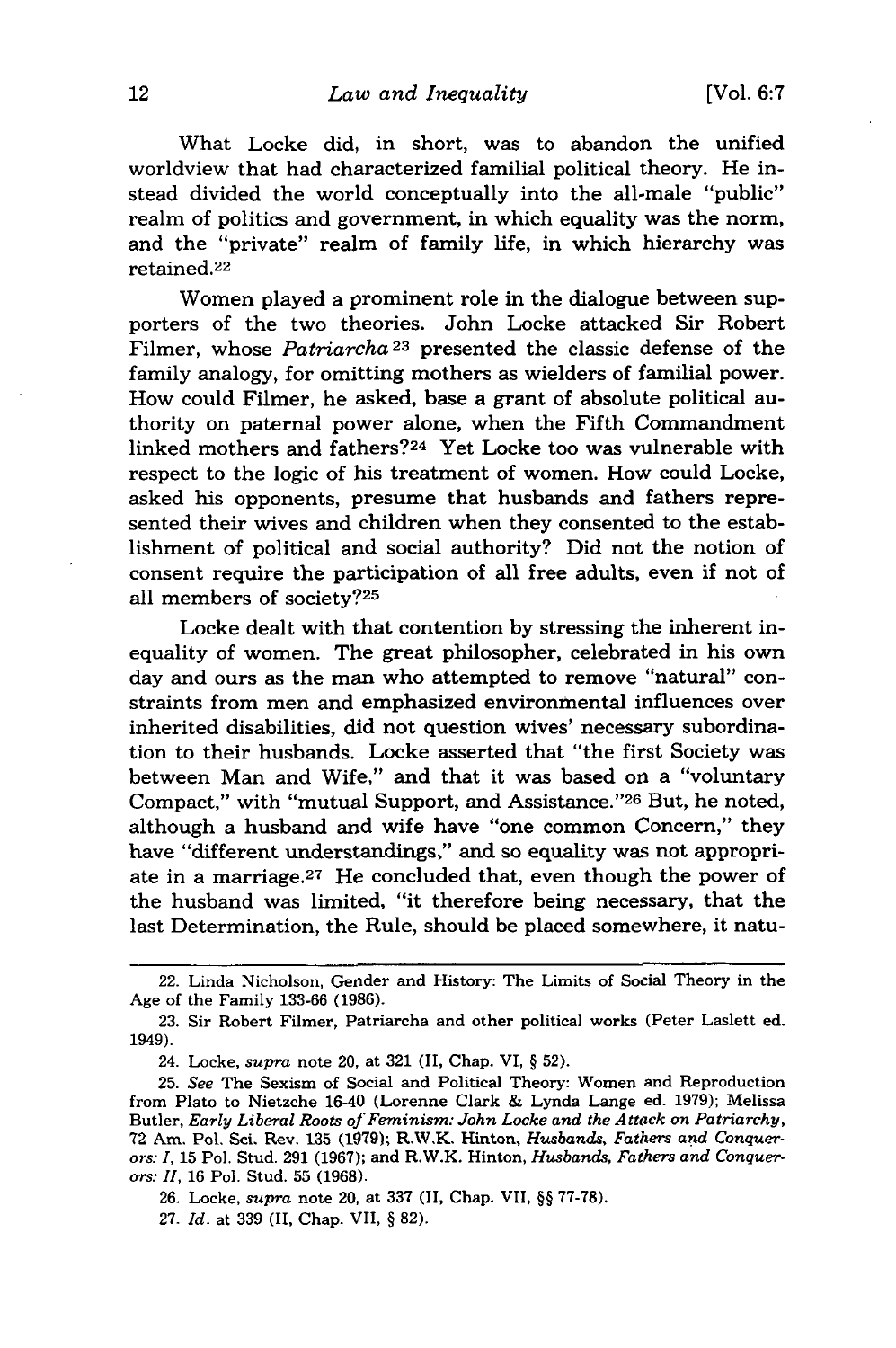rally falls to the Man's share, as the abler and the stronger."28

Accordingly, Locke, whose contract theory of government forms the foundation of our own Constitution and the English parliamentary settlement of 1689, insisted that the public realm of equal rights and equal participation in government belonged properly to men alone.29 Women's realm was inferior and private; the traditional family hierarchy thus remained intact. John Adams was therefore being a good Lockean when he quickly dismissed his wife Abigail's objections to the dependent status of married women under the common law.

To say that American men of the revolutionary generation subscribed to Locke's views on the proper role of women in a government based on the contract theory is not, however, to say that their womenfolk agreed with them. Men may have wanted to deny women a place in the public realm, but just as Abigail Adams drew inspiration from revolutionary ideology, so too did other of her female compatriots. Indeed, when the women of New Jersey unexpectedly gained the opportunity to vote in the 1790s, they exercised that right with enthusiasm and pleasure.30 Examining their actions provides us with a chance to see the contemporary implementation of an alternative to strictly Lockean politics.

New Jersey's little-known experiment with woman suffrage began when the members of the state constitutional convention in 1776 vaguely defined voters as "all free inhabitants" who met certain property qualifications. Given the Lockean universe in which the men were operating, it is obvious that they so unquestioningly defined the political world as male that they simply forgot to insert a masculine modifier into the crucial suffrage clause. Their oversight allowed the women of New Jersey to seize the initiative, and so widows and never-married women who owned sufficient property successfully claimed the right to vote in the 1780s and 1790s. 31

One well-documented election in which women played a prominent role was the heated contest in 1797 over the legislative seat for the town of Elizabeth. Reportedly, seventy-five female Federalists appeared at the polls to vote against the Democratic-Republican candidate, John Condict. Although Condict won, Federalist newspapers celebrated the women's activism.32 One even

<sup>28.</sup> *Id.*

**<sup>29.</sup>** *Id.* at 341-48 (II, Chap. VII, §§ 87-94).

<sup>30.</sup> Mary Beth Norton, Liberty's Daughters: The Revolutionary Experience of American Women, 1750-1800, at 191 (1980).

<sup>31.</sup> *Id.*

<sup>32.</sup> *Id.* at 191-92.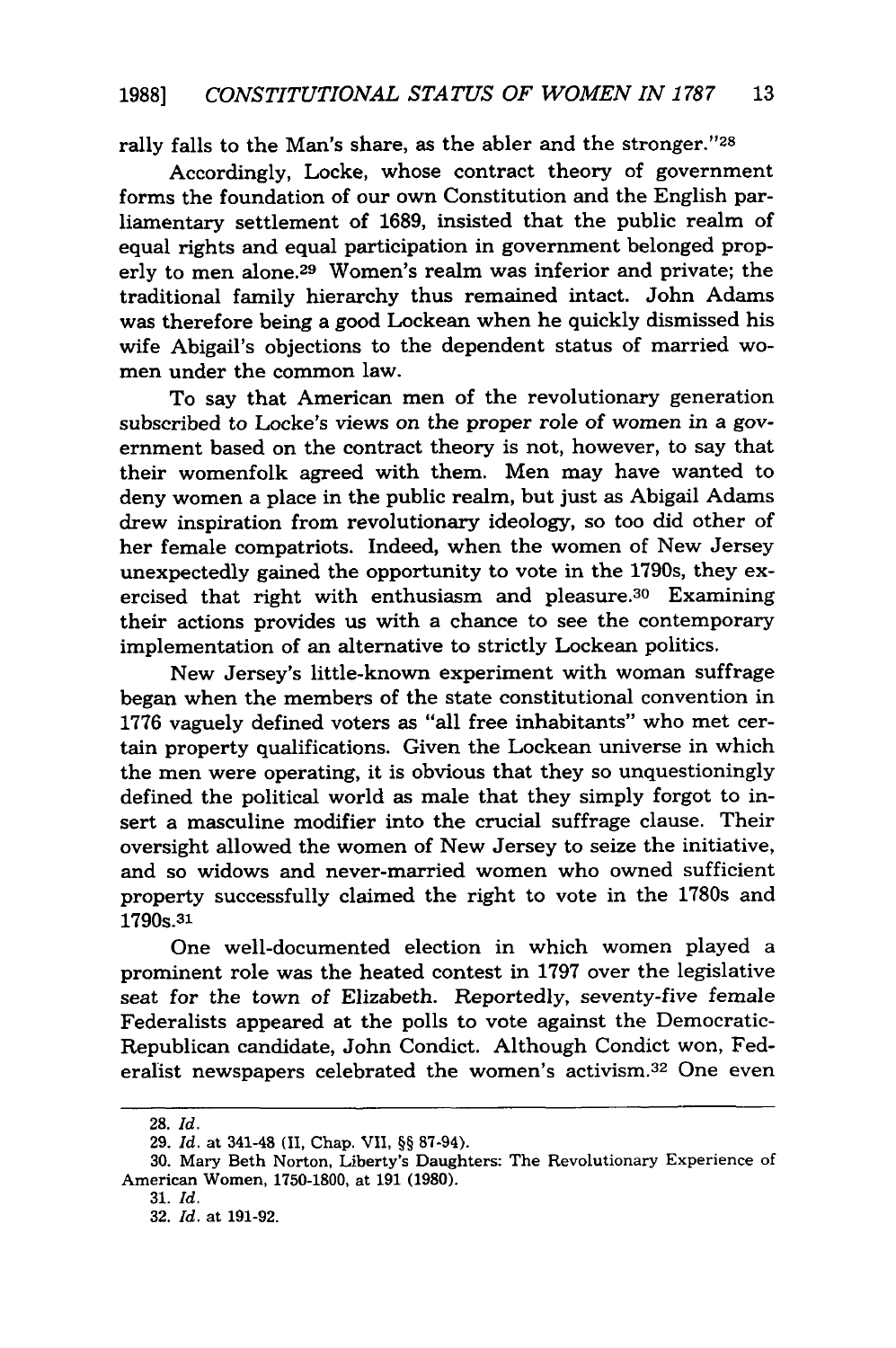published a poem, which read, in part: Let Democrats with senseless prate, maintain the softer Sex, Sir, Should ne'er with politics of State their gentle minds perplex Sir: Such vulgar prejudice we scorn; their sex is not objection **....** While woman's bound, man can't be free, nor have a fair election.<sup>33</sup>

Yet not all male New Jerseyites greeted woman suffrage with such exuberant glee. In his 1798 commentary on the state constitution William Griffith found it a "mockery," even "perfectly disgusting," to watch female voters casting their ballots. "It is evident, that women, generally, are neither, by nature, nor habit, nor education, nor by their necessary condition in society, fitted to perform this duty with credit to themselves, or advantage to the public," he asserted.34 In 1807, relying on the persistence of such attitudes, John Condict took his revenge for his near-defeat by women ten years earlier: he introduced the bill that successfully disfranchised both women and property-owning free blacks, arguing that the votes of such persons were more likely to be corrupted than were those of independent white males.<sup>35</sup>

What the New Jersey episode tells us is not merely that women and men frequently differ in their assessments of what women can and cannot-or should and should not-do. It also reveals that at the very inception of American government based on a Lockean model women objected to being excluded from the political community, seeking to end that exclusion and to take their places alongside their male counterparts through participating in voting, if not yet in running for office.

The broader context of Lockean thought explains why New Jersey's constitution-drafters omitted the word "male" from their document and indeed why the Founding Fathers used "person" rather than "man" in Philadelphia in 1787. To men of the late eighteenth century, the world of politics was so clearly exclusively *male* that masculine defining terms were unnecessary. It never even crossed their minds that women might want to be included in politics some day, or that "women's rights" might eventually be-

<sup>33.</sup> Centinel of Freedom (Newark, N.J.), Oct. 18, 1797, *quoted in* Norton, *supra* note 30, at 354 n.70.

<sup>34.</sup> William Griffith, Eumenes, Being a Collection of Papers 33 (1799); and *Friend to the Ladies,* True American (Trenton, N.J.), Oct. 18, 1802, *quoted and cited in* Norton, *supra* note 30, at 354 n.71.

<sup>35.</sup> E.R. Turner, *Women's Suffrage,* 1 Smith C. Stud. Hist. 181-85 (1916), *cited in* Norton, *supra* note 30, at 354 n.72.